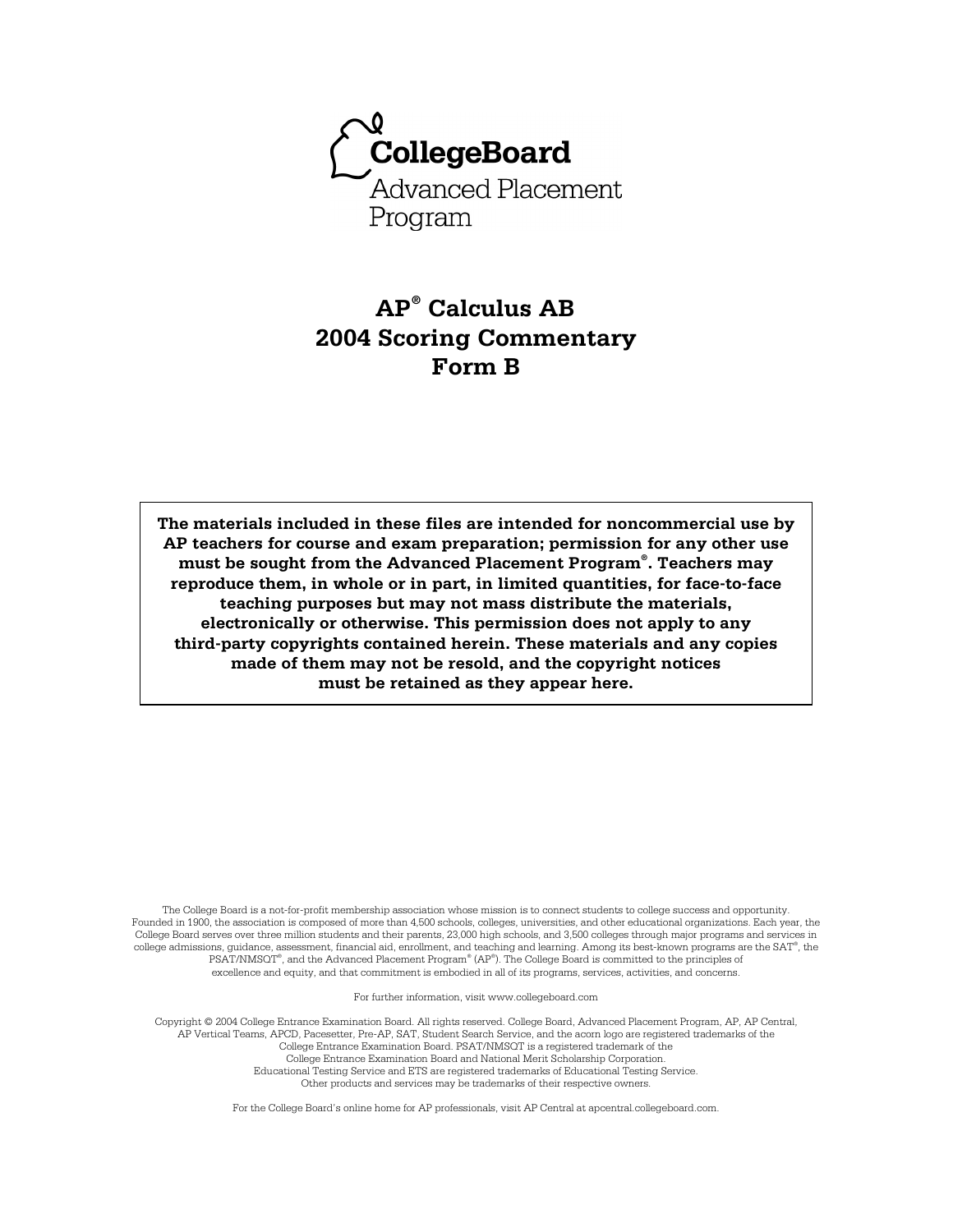### **Question 1**

This question described a region bounded by a parabolic arc and two straight lines. In part (a), students had to find the area of the region. In part (b), they were asked to find the volume of the solid generated when the region was rotated about a horizontal line lying above the region. In part (c), they were asked to find the volume of the solid generated when the region was rotated about the vertical line that forms the right-hand boundary.

Sample B (Score 9)

The student earned all 9 points. Units were not necessary.

Sample C (Score 7)

The student earned 7 points: all points in parts (a) and (b) and 1 point in part (c). In part (c), the student's integrand was incorrect, thus making the student ineligible for the answer point.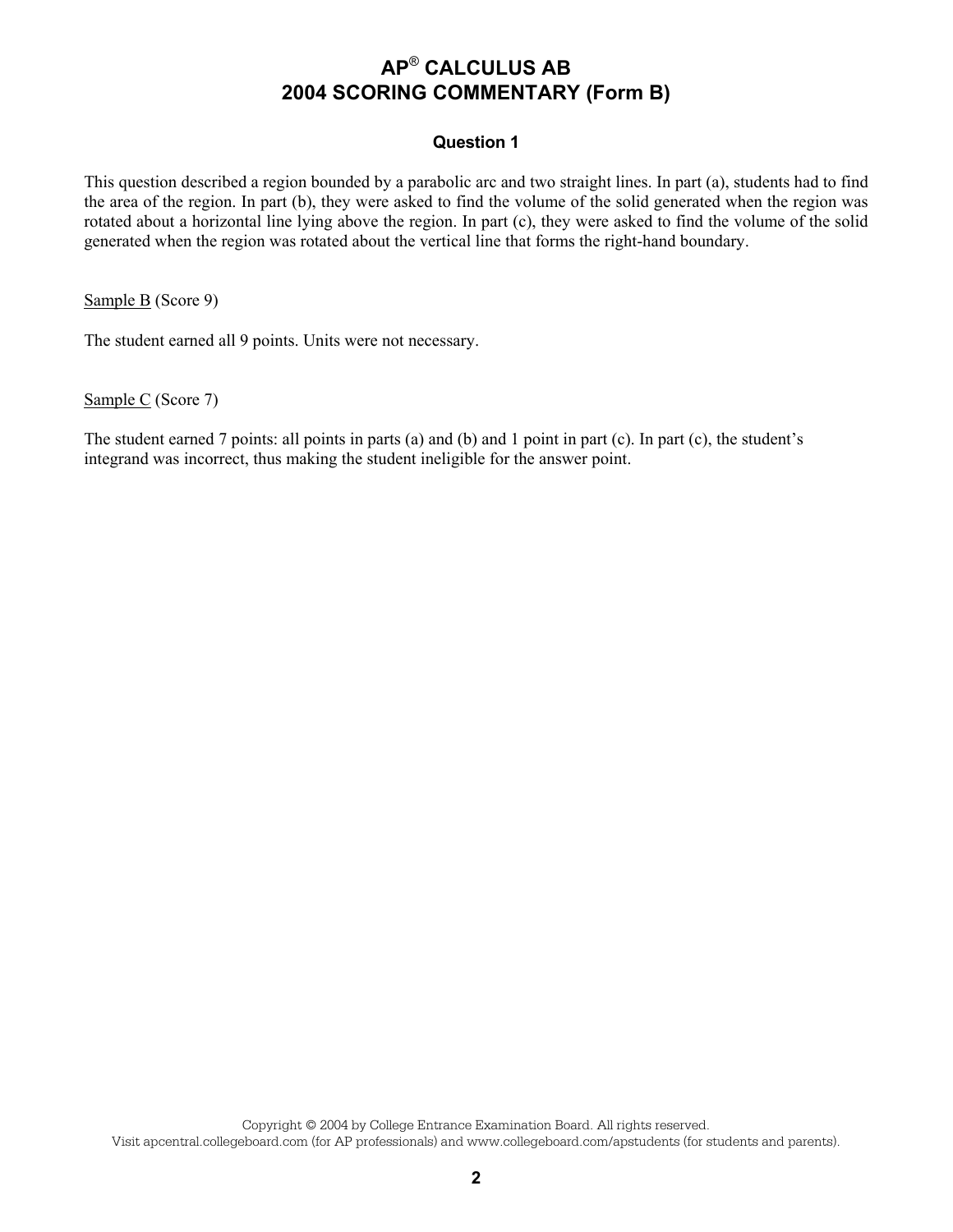### **Question 2**

Students were given a function that models the rate of change of a mosquito population at time *t* and the number of mosquitoes at time  $t = 0$ . In part (a), they were asked to show that the number of mosquitoes was increasing at time  $t = 6$ , which could be done by showing that the rate of change was positive at that time. Part (b) asked about the second derivative of the number of mosquitoes: Was the number of mosquitoes increasing at an increasing rate or increasing at a decreasing rate at time *t* = 6 ? Students needed to give reasons for their answers in terms of the derivative of the rate of change in the mosquito population. Part (c) asked for the number of mosquitoes at time  $t = 31$ , a question that required using the initial value and a definite integral of the rate of change. Part (d) asked for the maximum number of mosquitoes over the closed interval from  $t = 0$  to  $t = 31$ . Because the rate of change of the number of mosquitoes was positive, then negative, then positive, one way to answer this was to compare the number of mosquitoes at the first time when the rate of change was zero (changing from an increasing number of mosquitoes to a decreasing number) and at  $t = 31$ . A student who used this approach needed to be clear about why it was enough to check the number of mosquitoes at just these two times.

Sample B (Score 9)

The student earned all 9 points.

Sample  $D$  (Score 7)

The student earned 7 points: all points in parts (a) and (b), 1 point in part (c), and 3 points in part (d). In part (c), the student lost a point for transposing the answer. In part (d), the student did not include the analysis at  $t = 31$ .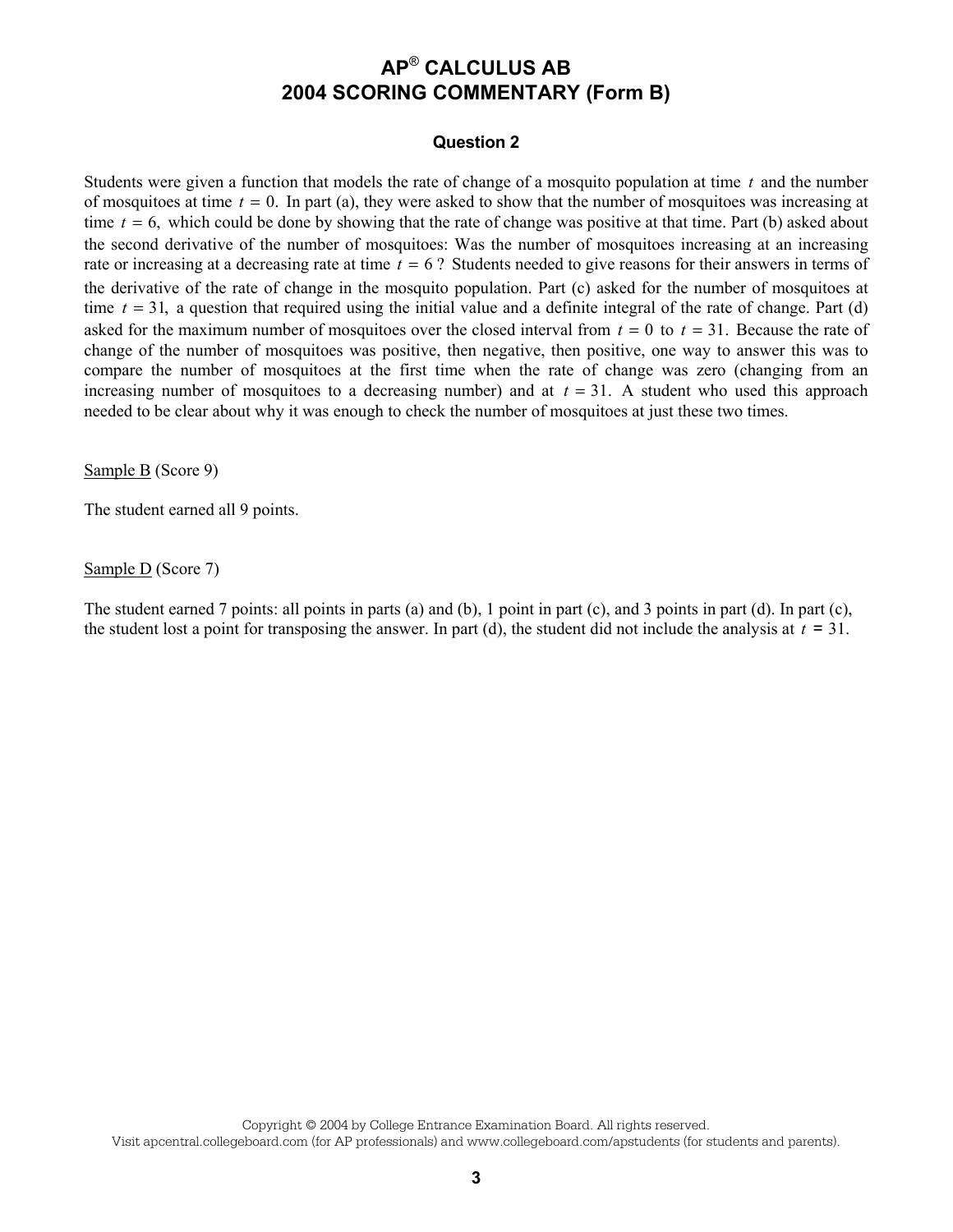### **Question 3**

This question presented a table of values of the velocity of a test plane (in miles per minute) measured at fiveminute intervals from  $t = 0$  to  $t = 40$  minutes. Part (a) asked for a midpoint Riemann sum approximation to the definite integral of the velocity function over this 40-minute time interval. Students had to know that the definite integral represented the total distance flown by the airplane during this time. Part (b) asked for the least number of times at which the acceleration could equal zero during the 40 minutes. It is implicitly assumed that acceleration must be a continuous function. Students had to justify their answers. The easiest way to do this was to use the Mean Value Theorem. Since velocities were the same at times  $t = 0$  and  $t = 15$ , acceleration must be zero somewhere strictly between these times. Similarly, acceleration must be zero between times  $t = 25$  and  $t = 30$ . Part (c) gave a model for the velocity at any time *t* in the 40-minute interval and asked for acceleration (with units) at time  $t = 23$ . Part (d) asked for the average velocity, based on the model given in part (c), over the 40minute interval.

Sample B (Score 9)

The student earned all 9 points.

Sample C (Score 7)

The student earned 7 points: 2 points in part (a), 1 point in part (b), the point in part (c), and all points in part (d). The student earned the first point in part (a) for the values of  $v(5) + v(15) + v(25) + v(35)$  and the second point for the correct answer. The third point was not earned because the time interval of 40 minutes was not mentioned. In part (b), the student did not earn the justification point.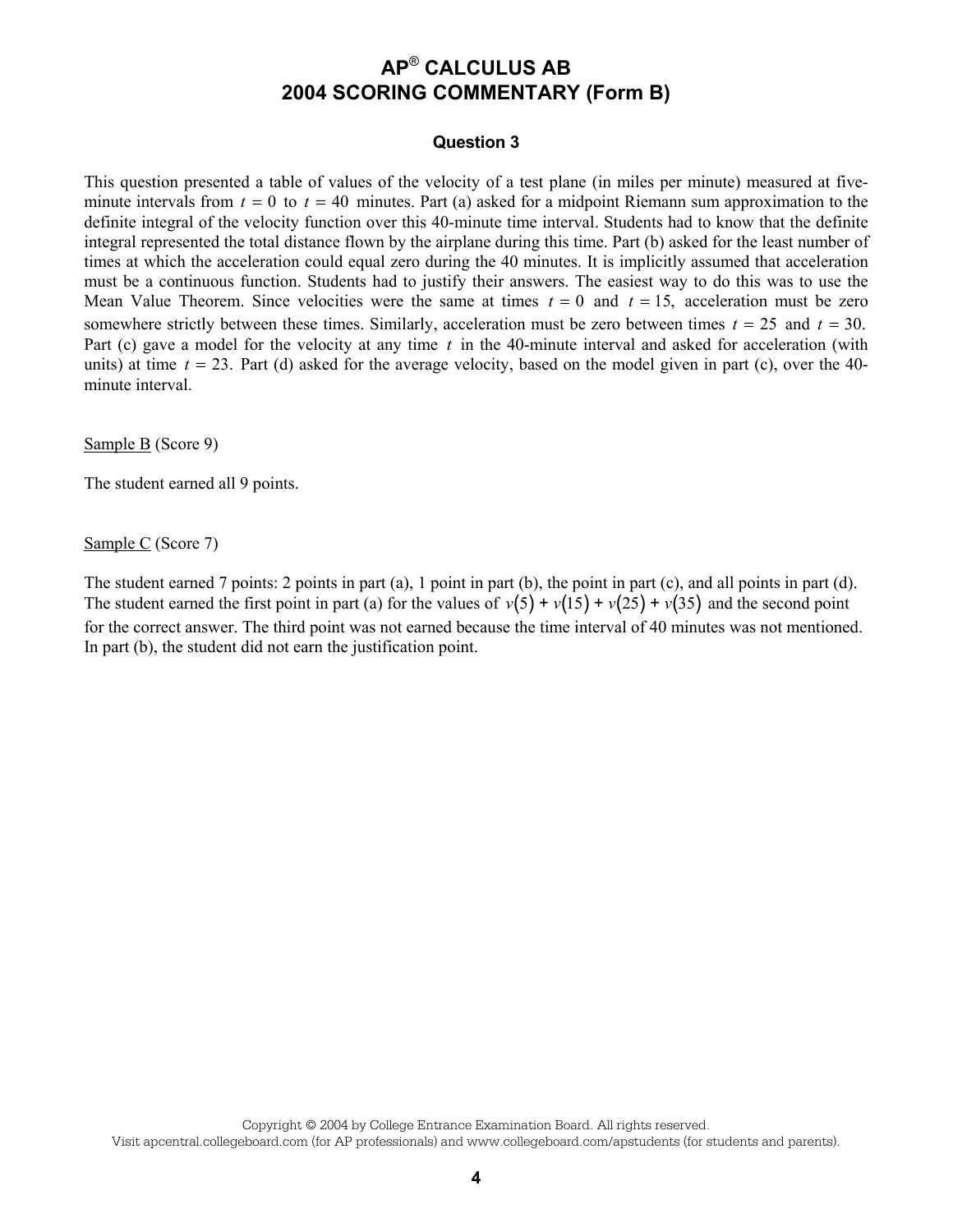#### **Question 4**

Students were given the graph of *f'* over the interval from  $x = -1$  to  $x = 5$ , were told that it has horizontal tangent lines at  $x = 1$  and at  $x = 3$ , that *f* is twice differentiable, and that  $f(2) = 6$ . They had to use this information to answer questions about the function *f*. Part (a) asked for the *x*-coordinates of the points of inflection of the graph of *f* with a reason. Students needed to know that the graph of *f* has a point of inflection where the graph of its derivative changes from increasing to decreasing or decreasing to increasing. Part (b) asked for the *x*-coordinates of the absolute minimum and maximum values of *f* on the closed interval [−1, 5]. They had to explain how they used the graph of  $f'$  to answer this question. Part (c) defined  $g(x) = xf(x)$  and asked for the equation of the line tangent to the graph of *g* at  $x = 2$ . The value of  $f'(2)$  could be read from the graph.

Sample A (Score 9)

The student earned all 9 points.

Sample C (Score 7)

The student earned 7 points: all points in parts (a) and (c) and 2 points in part (b). In part (b), the student incorrectly identified  $x = 5$  as the *x*-value of the absolute maximum, and thus was ineligible for the justification point.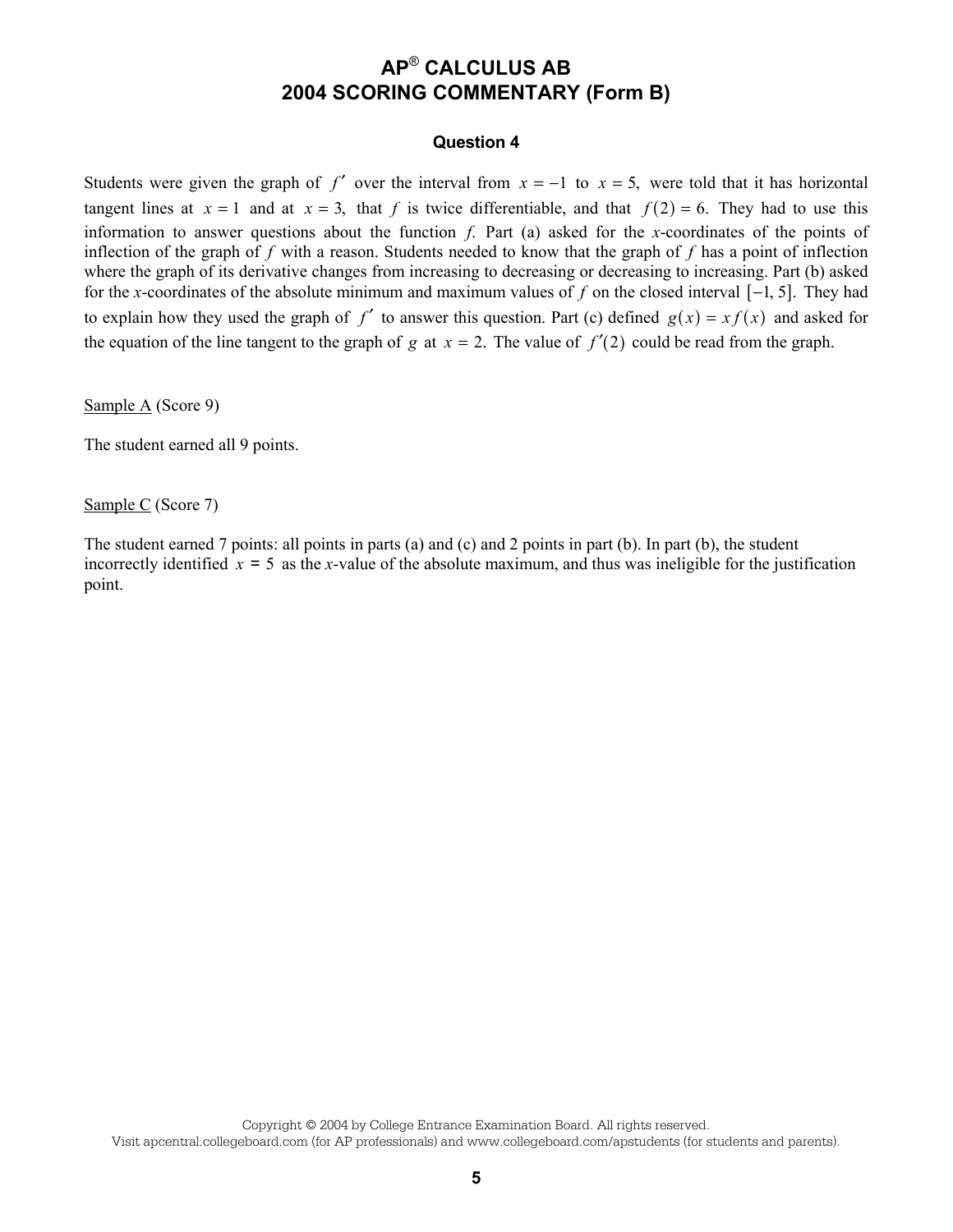### **Question 5**

This question presented a separable differential equation. Part (a) asked students to sketch a slope field, identifying the slopes at twelve specified points. It was not necessary to draw the slopes precisely, but it was necessary to distinguish between horizontal, increasing, and decreasing tangent line segments. Part (b) probed student understanding of the fact that a slope field only exhibits a small sample of the possible tangent line segments. Students had to use knowledge of the first derivative to determine all points at which the tangent line segments had negative slope. For part (c), students needed to use separation of variables to solve the differential equation with an initial value.

Sample A (Score 9)

The student earned all 9 points.

Sample D (Score 7)

The student earned 7 points: both points in part (a) and 5 points in part (c). The student did not identify the correct region in part (b). The student did not earn the answer point in part (c) because the value 2 (from earlier work) was not included in the final answer.